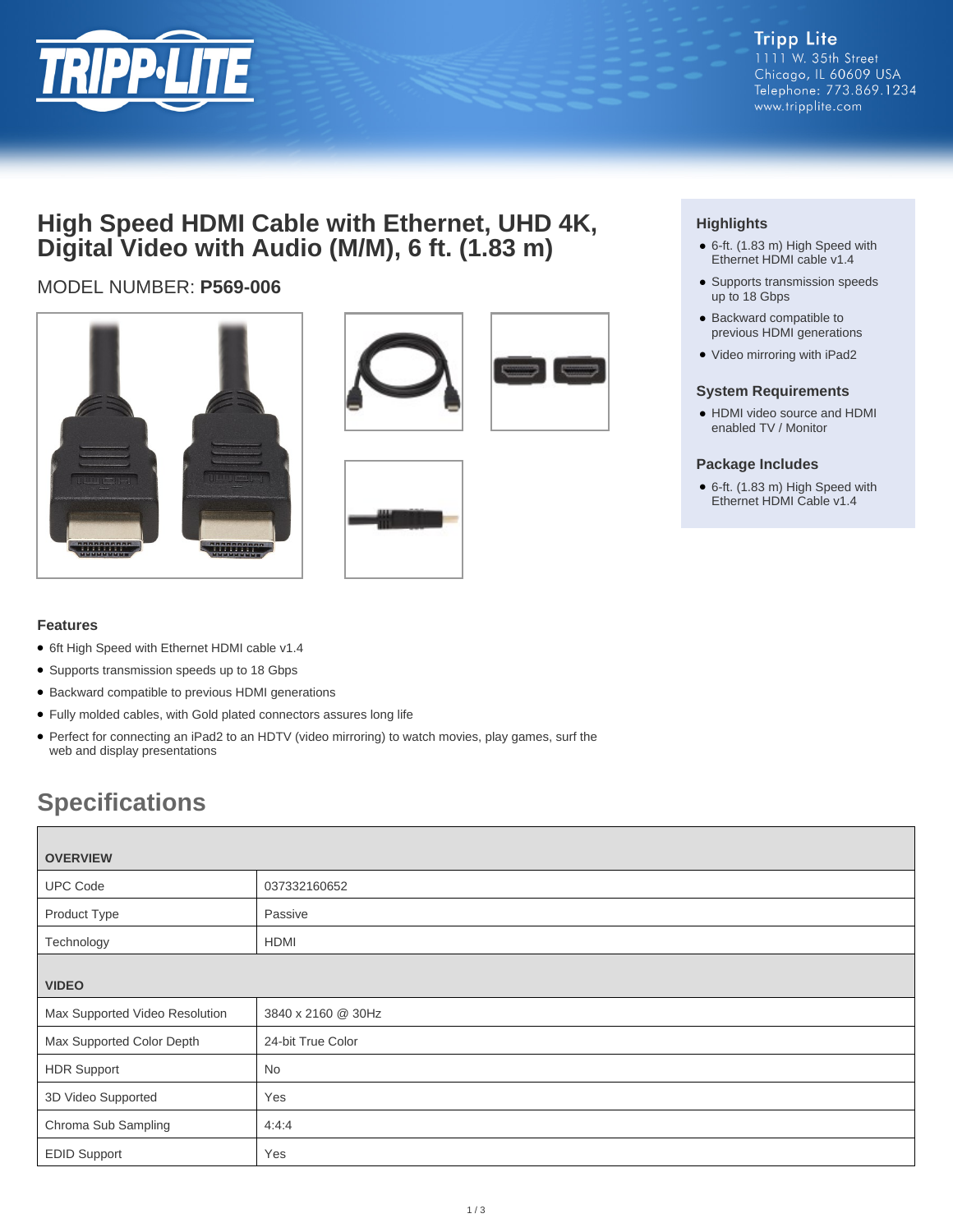

Tripp Lite<br>1111 W. 35th Street<br>Chicago, IL 60609 USA<br>Telephone: 773.869.1234<br>www.tripplite.com

| Signal Transmission                             | Bidirectional                |  |
|-------------------------------------------------|------------------------------|--|
|                                                 |                              |  |
| <b>AUDIO</b>                                    |                              |  |
| Audio Specification                             | Stereo Audio                 |  |
| <b>USER INTERFACE, ALERTS &amp; CONTROLS</b>    |                              |  |
| <b>LED</b> Indicators                           | $\boldsymbol{0}$             |  |
|                                                 |                              |  |
| <b>PHYSICAL</b>                                 |                              |  |
| Color                                           | <b>Black</b>                 |  |
| Cable Jacket Color                              | <b>Black</b>                 |  |
| <b>Connector Color</b>                          | <b>Black</b>                 |  |
| Cable Jacket Material                           | <b>PVC</b>                   |  |
| Cable Jacket Rating                             | $VW-1$                       |  |
| Cable Outer Diameter (OD)                       | 6mm                          |  |
| Wire Gauge (AWG)                                | 30                           |  |
| Cable Length (ft.)                              | 6                            |  |
| Cable Length (m)                                | 1.83                         |  |
| Ferrite Core                                    | <b>No</b>                    |  |
| Minimum Bend Radius                             | 60mm                         |  |
| Shipping Dimensions (hwd / in.)                 | 7.00 x 9.00 x 0.50           |  |
| Shipping Dimensions (hwd / cm)                  | 17.78 x 22.86 x 1.27         |  |
| Shipping Weight (lbs.)                          | 0.28                         |  |
| Shipping Weight (kg)                            | 0.13                         |  |
| <b>ENVIRONMENTAL</b>                            |                              |  |
| <b>Operating Temperature Range</b>              | 32 TO 113 F (0 TO 45 C)      |  |
| Storage Temperature Range                       | -40 - 80 °C (-40 - 176 °F)   |  |
| <b>Operating Humidity Range</b>                 | 10 to 85% RH, Non-Condensing |  |
| Storage Humidity Range                          | 5 to 90% RH, Non-Condensing  |  |
|                                                 |                              |  |
| <b>COMMUNICATIONS</b>                           |                              |  |
| Consumer Electronics Control (CEC)<br>Supported | Yes                          |  |
| <b>CONNECTIONS</b>                              |                              |  |
| Side A - Connector 1                            | HDMI (MALE)                  |  |
| Side B - Connector 1                            | HDMI (MALE)                  |  |